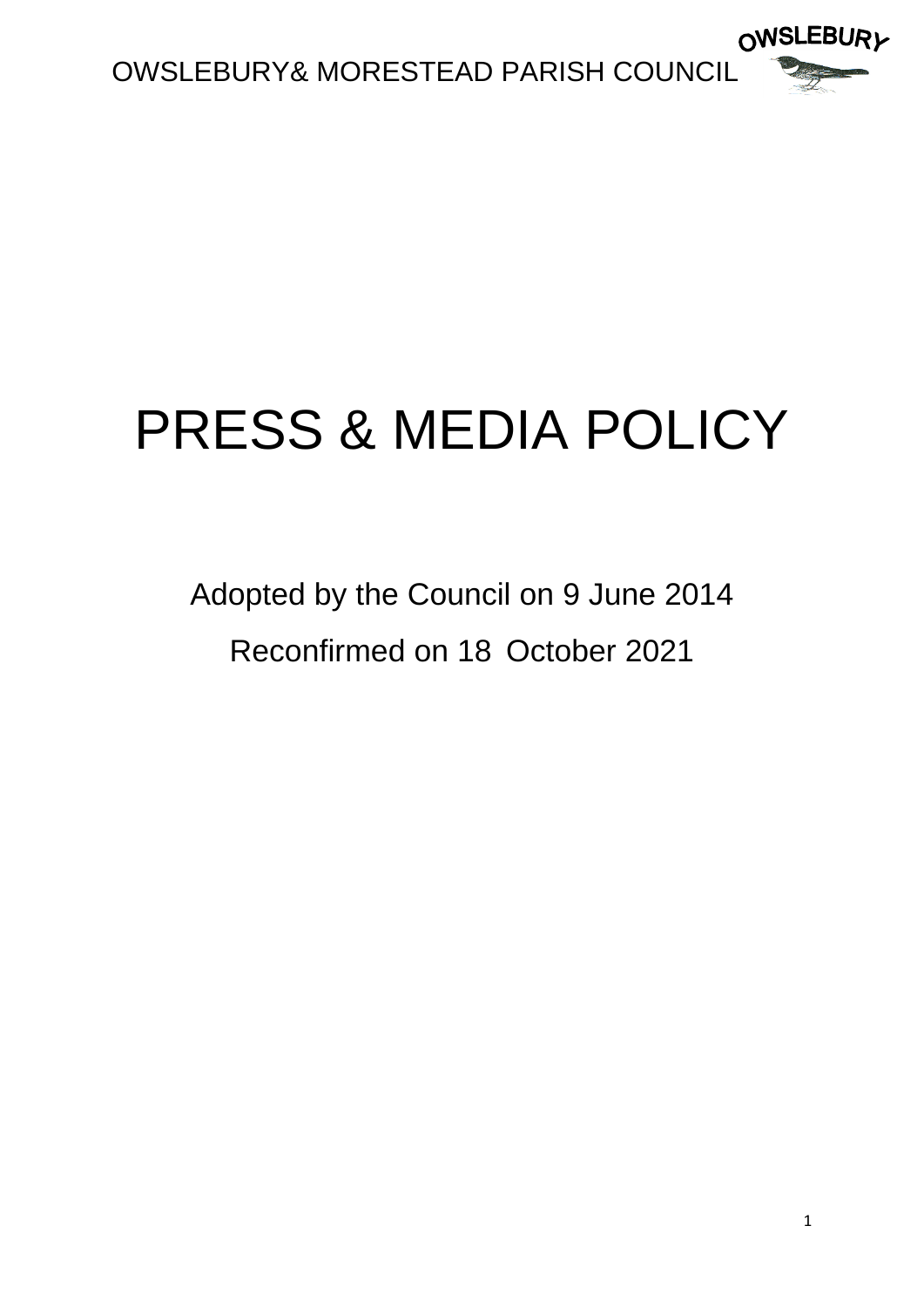## OWSLEBURY& MORESTEAD PARISH COUNCIL



#### **1 INTRODUCTION**

1.1 The purpose of this policy is to define the roles and responsibilities within Owslebury Parish Council (known as "the Council") for working with the press and media (known as "the media") and deals with the day-to-day relationship between the Council and the media.

1.2 It is not the intention of this policy to curb freedom of speech or to enforce strict rules and regulations. Rather, the intention is to establish a framework for achieving an effective working relationship with the media. The Council welcomes the opportunity to talk to the media and, through them, to debate issues in the public arena.

#### **2 KEYS AIMS**

2.1 The Council is accountable to the local community for its actions and this can only be achieved through effective two-way communications. The media – press, radio, TV, internet – are crucially important in conveying information to the community so the Council must maintain positive, constructive media relations and work with them to increase public awareness of the services and facilities provided by the Council and to explain the reasons for particular policies and priorities.

2.2 The media themselves have a vital role to play on behalf of the local community in holding the Council to account for its policies and actions. It is important that they have access to Officers and Councillors and to background information to assist them in this role. To balance this, the Council will defend itself from any unfounded criticism and will ensure that the public are properly informed of all the relevant facts using other channels of communication if necessary.

#### **3 THE LEGAL FRAMEWORK**

3.1 The law governing communications in local authorities can be found in the Local Government Acts 1986 and 1988. The Council must also have regard to the Government's Code of Recommended Practice on Local Authority Publicity. Some aspects of the Code are relevant to this policy:-

• "Any publicity describing the Council's policies and aims [and the provision of services] should be as objective as possible, concentrating on facts or explanation or both." • "Publicity touching on issues that are controversial, or on which there are arguments for and against the views or policies of the Council should be handled with particular care. Issues must be presented clearly, fairly and as simply as possible, although councils should not oversimplify facts, issues or arguments."

• "Publicity should not attack, nor appear to undermine, generally accepted moral standards."

• "Local authorities should not use public funds to mount publicity campaigns who's primary purpose is to persuade the public to hold a particular view on a question of policy."

3.2 In particular, Officers and Councillors should always have due regard for the longterm reputation of the Council in all their dealings with the media.

3.3 Confidential documents, exempt Minutes, reports, papers and private

correspondence should not be leaked to the media. If such leaks do occur, an investigation will take place to establish who was responsible and take appropriate action in accordance with the Standing Orders and Code of Conduct adopted by the Council.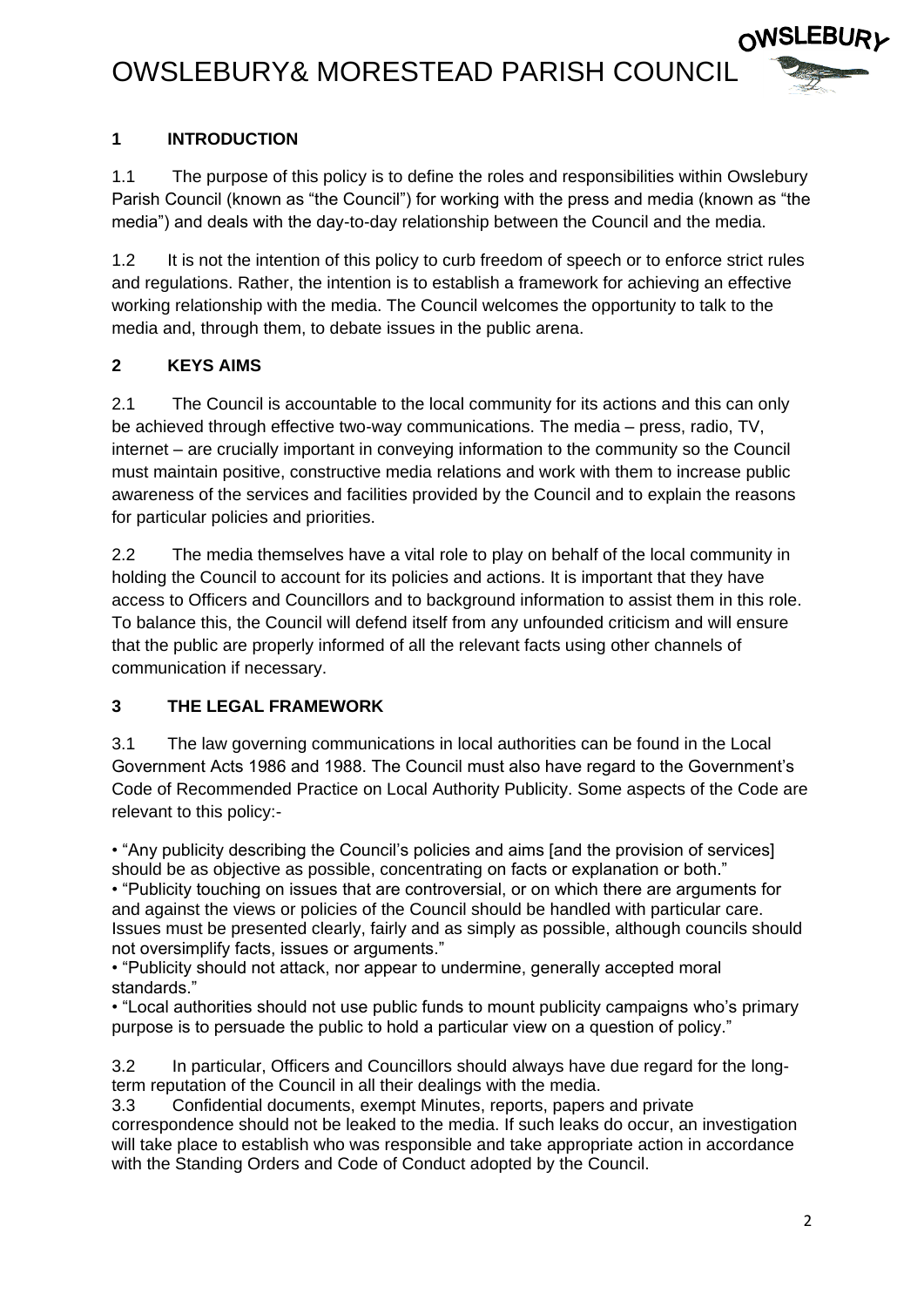

3.4 When the media wish to discuss an issue that is, or is likely to be, subject to legal proceedings then advice should be taken from the Council's solicitor before any response is made.

3.5 There are a number of personal privacy issues for Officers and Councillors that must be handled carefully and sensitively in accordance with the Council's policies on Freedom of Information and Data Protection. These issues include the release of personal information, such as home address and telephone number (although Councillor contact details are in the public domain), disciplinary procedures and long-term sickness absences that are affecting service provision. In all these and similar situations, advice must be taken from the Parish Clerk before any response is made to the media.

#### **4.0 CONTACT WITH THE MEDIA**

4.1 When responding to approaches from the media, the Chairman of the Council should be the authorised contact with the media in consultation with the Parish Clerk. However, if the subject of an enquiry relates to the work of one of the Council's Committees, the Chairman of the Council may delegate the authorised contact role to the Chairman of that Committee.

4.2 Statements made must reflect the Council's opinion.

4.3 Other Councillors can talk to the media but must ensure that it is clear that the opinions given were their own and not necessarily those of the Council.

4.4 Caution should be exercised when submitting letters to the editor for publication in newspapers. There are occasions when it is appropriate for the Council to submit a letter, for example to explain important policies or to correct factual errors in letters submitted by other correspondents. However, such letters should be kept brief and balanced in tone and correspondence should not be drawn out over several weeks.

4.5 Letters representing the views of the Council should only be issued by the Parish Clerk following agreement by the Council or relevant Committee. If individual Councillors choose to send letters to express their own opinions on Council policies, they are strongly advised to check their facts first with the Parish Clerk. It should always be made absolutely clear whether the views put forward are those of the Council or of an individual Councillor.

4.6 At all times consideration should be given as to how the correspondence may affect the reputation of the Council.

#### **5 ATTENDANCE OF MEDIA AT COUNCIL OR COMMITTEE MEETINGS**

5.1 Agendas and minutes of meetings will be supplied to media outlets together with dates of meetings being available on the Council's website.

5.2 The Local Government Act 1972 requires that all agendas, reports and minutes are sent to the media on request, prior to the meeting.

5.3 The media are encouraged to attend Council and Committee meetings and seating and workspace will be made available.

5.4 Filming, photographing, recording, broadcasting or transmitting the proceedings of any meeting of the Council, or a committee or subcommittee should be conducted in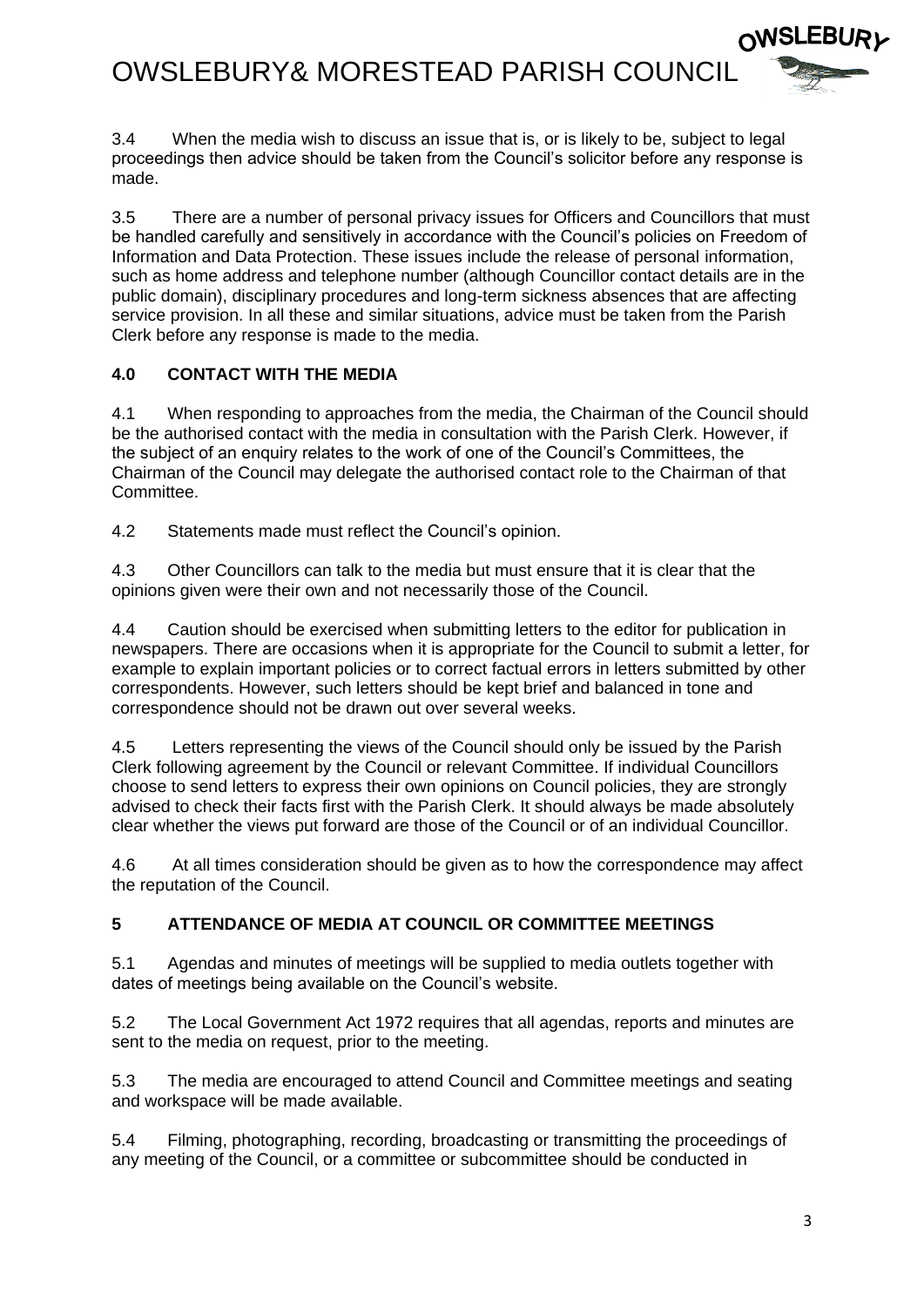## OWSLEBURY& MORESTEAD PARISH COUNCIL



accordance with the Councils protocol for reporting at meetings and should not disrupt the normal proceedings of these meetings in any way.

#### **6 ELECTIONS**

6.1 The Code of Recommended Practice on Local Authority Publicity contains guidance for providing publicity for Members and for publicity around elections. The code makes it clear that Council resources should not be used on publicising individual Members unless it is relevant to the particular position they hold in the Council. These extracts from the Code illustrate the main points:-

• "Publicity about individual councillors may include the contact details, the positions they hold in the council (for example, Chairman of a committee), and their responsibilities. Publicity may also include information about individual councillors' proposals, decisions and recommendations only where this is relevant to their position and responsibilities within the Council. All such publicity should be objective and explanatory, and personalisation of issues or personal images making should be avoided."

• "Publicity should not be, or liable to misrepresentation as being, party political. Whilst it may be appropriate to describe policies put forward by an individual councillor which are relevant to their position and responsibilities within the council, and to put forward their justification in defence of them, this should not be done in party political terms, using political slogans, expressly advocating policies of those of a particular party or directly attacking policies and opinions of other parties, groups or individuals."

• "The period between the notice of an election and the election itself should preclude proactive publicity in all its forms of candidates and other politicians involved directly in the election."

6.2 In line with practice elsewhere in the country, the Council will not quote any Councillor in a news release or involve them in proactive publicity events during the election period, regardless of whether or not they are standing for election. The only exception to this (as laid down in the Code of Recommended Practice on Local Authority Publicity) is during an emergency or where there is a genuine need for a member level response to an important event outside the control of the Council. In this situation, Councillors holding key civic positions should be able to comment.

#### **7 PRESS RELEASES**

7.1 The purpose of a press release is to make the media aware of a potential story, to provide important public information or to explain the Council's position on a particular issue. It is the responsibility of all Officers and Councillors to look for opportunities where the issuing of a press release may be beneficial.

7.2 Any Officer or Councillor may draft a press release, however they must all be issued by the Parish Clerk following agreement by the Council or relevant Committee in order to ensure that the principles outlined in section three (Legal Framework) are adhered to, that there is consistency of style across the Council and that the use of the press release can be monitored.

#### **8 NOTICES**

8.1 The Council website will be used to convey information on matters of interest and latest news and will be updated regularly by the Parish Clerk.